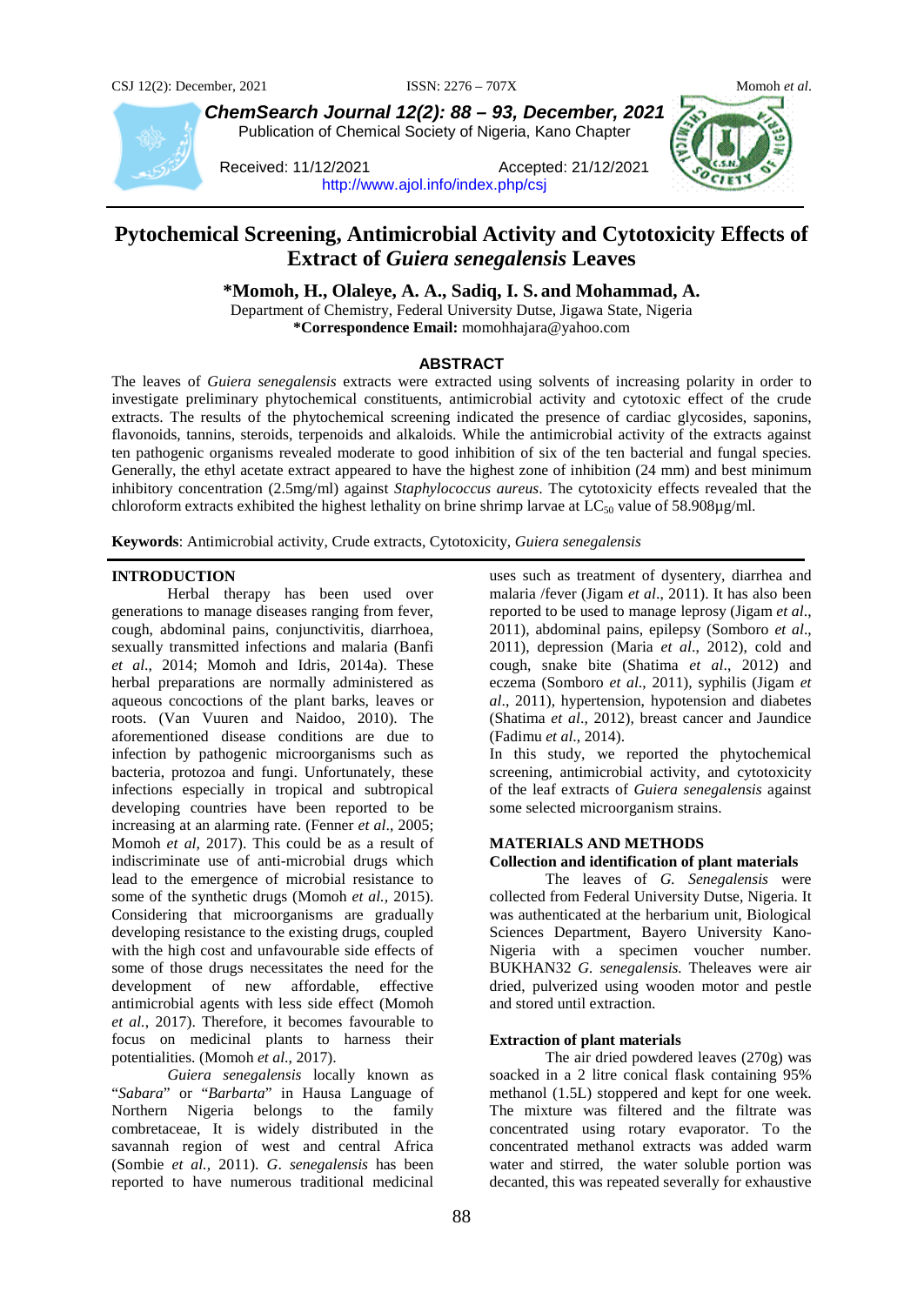#### CSJ 12(2): December, 2021 ISSN: 2276 – 707X Momoh *et al*.

extraction, hexane was then added to the water soluble portion and mixed thoroughly in a seperatory funnel and allowed to settle after which the lower layer was gently drained and the upper layer was collected, concentrated, dried and labelled as the hexane fraction. To the remaining water soluble portion the same procedure was repeated using chloroform then ethyl acetate, each fraction was concentrated, dried, weighed and labelled.

## **Phytochemical screening**

A portion of each of the four extracts was subjected to preliminary phytochemical screening using standard methods described below.

### **Test for saponins**

About 0.1g of the extract was shaken with water in a test tube. Frothing was observed which persisted for 1 minute which indicated the presence of saponins. (Silva *et al*., 1998).

#### **Test for glycoside**

Little quantity of the extract, 5ml of conc.  $H<sub>2</sub>SO<sub>4</sub>$  was added and boiled for 15 min. This was then cooled and neutralized with 20% KOH. Three drops of ferric chloride solution was added to one of the portions, and a green to black precipitate observed indicated phenolic aglycone as a result of hydrolysis of glycoside.(Cannel, 2000).

#### **Test for flavonoids**

*Sulphuric acid test***:** Little quantity of the extract was dissolved in 1ml concentrated sulfuric acid and a colour changed was observed which indicated the presence of flavonoids (Silva *et al.,* 1998).

*Lead Acetate Test*: A small quantity of the extract was dissolved in water and filtered. Few drops of 10 % lead acetate was added to 5mls of the filtrate. A buff coloured precipitate observed indicate the presence of flavonoids.(Cannel, 2000).

*Sodium Hydroxide test***:** 2ml of the extract was dissolved in 10% aqueous sodium hydroxide solution and filtered to give yellow colour, a change in colour from yellow to colourless on addition of dilute HCl was observed which indicated the presence of flavonoids (Cannel, 2000).

*Test for Alkaloids:***-**Small quantity of the extract was stirred with 5ml of 1% aqueous hydrochloric acid on a water bath and filtered. 2ml of the filtrate was divided into two portions. To the first portion 1 drop of Mayer's reagent was added and yellow color precipitate observed. To the second portion 1 drop of Wagner's reagent was observed to give a reddish- brown precipitate (Silva *et al*., 1998).

**Test for Tannins:-**A small quantity of the extract was boiled with water and filtered. Two drops of ferric chloride was added to the filtrate, formation of green precipitate was observed which indicated the presence of tannins (Trease and Evans, 1996).

**Test for Anthraquinones**:-Small quantity of the extract was shaken with 10 ml of benzene, the content was filtered, and 5ml of 10% ammonia solution was added to the filtrate, the mixture was shaken. No colour change was observed in the ammoniacal layer (Lower phase) which indicated presence of free anthraquinone (Cannel, 2000).

#### **Test for Steroids**

Little quantity of the extract was dissolved in 1ml chloroform and 1ml of concentrated sulfuric acid was added down the test tube to form two phases. Formation of yellow coloration was taken as an indication for the presence of steroids (Silva *et al.*, 1998).

#### **Antimicrobial Assay**

The antimicrobial activity of the ethyl acetate, chloroform, methanol and n-hexane of *Guiera senegalensis* plant extract was determined against ten pathogenic microbes obtained from the Department of Microbiology, Federal University Dutse.

## **Preparation of the Extracts**

0.2g of the extract was weighed and dissolved in 10mls of DMSO to obtain a concentration of 20 mg/ml. This was the concentration of the extract used to determine the antimicrobial activity of the plant. Following the standard procedure of the diffusion method, Mueller-Hinton agar was prepared as the media for the growth of the microbes according to manufacture instruction. After sterilization at 121<sup>º</sup> C for 15min, the media was poured into sterile petri dishes, cooled and allowed to solidify. Pure cultures of the bacterial organisms were inoculated on to Mueller Hinton Agar and incubated for 24h at  $38^{\circ}$ C. About 5 discrete colonies were asceptically transferred using sterile wire loops into tubes containing sterile normal saline (0.85% NaCl) and were adjusted to a turbidity of 0.5 MacFarland Standard. Thesuspensions were then inoculated on the surface of sterile Mueller –Hinton Agar plates using sterile swabs. A sterile 6 mm diameter cork borer was used to make holes (wells) into the set of inoculated Mueller-Hinton Agar. The wells were filled with 0.1ml of solution of the extract of the concentration of 20mg/ml. The plates were incubated for 24h at  $38^{\circ}$ C, while the fungi were incubated at  $34^{\circ}$ C for 48h after which the medium was observed for zone of inhibition of growth, the zone was measured with a transparent ruler and result was recorded in millimetres (Momoh *et al,* 2017).

#### **Minimum Inhibition Concentration**

The minimum inhibition concentration of the extract was determined using the broth dilution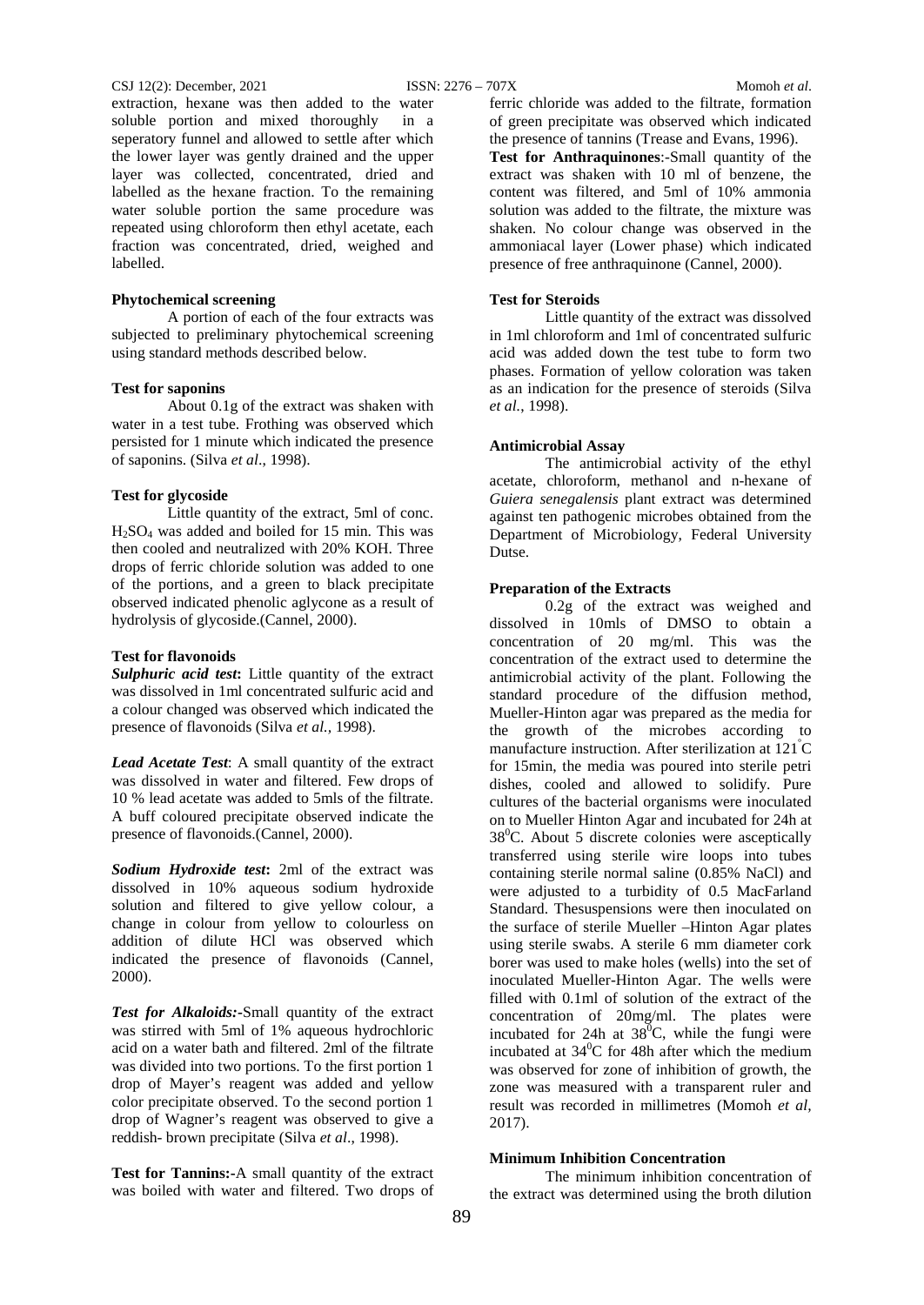method. Mueller Hinton broth was prepared 10mL was dispensed in to test tube and the broth was sterilized at 121<sup>º</sup> C for 15mins, the broth was allowed to cool. Mc- farland's turbidity standard scale number 0.5 was prepared to give turbid solution.

Normal saline was prepared 10ml was dispensed in to the sterile test tube and the test microbe was incubated at  $37^{\circ}$ C for 6hrs. Dilution of the test microbe was done in the normal saline until the turbidity reached that of the Mc-forland's scale by visual comparison at this point the test microbe has a concentration of about 1.5 x  $10^8$ cf $\mu$ /ml. Two fold serial dilution of extract was done in to sterile broth to obtain the concentration of 20mg/ml, 10mg/ml, 5mg/ml 2.5mg/ml. the initial concentration was obtained by dissolving 0.2g of the extract in 10ml of sterile broth. Having obtained the different concentration of the extract in the sterile broth 0.1ml of the microbe in the normal saline was then introduced in to the different concentration. Incubation was made at 37<sup>°C</sup> for 24hrs. Minimum inhibition concentrations were recorded as the lowest concentration of extract in the broth which showed no turbidity (Momoh *et al*., 2017b).

## **Minimum Bactericidal Concentration and Minimum Fungicidal Concentration**

Mueller-Hinton agar was prepared, sterilized at 121ºC for 15mins, poured into sterile petri dish and was allowed to cool and solidify. The content of the Minimum Bactericidal Concentration (MIC) in the serial dilution were then sub cultured on to the prepared medium , incubation was made at 37<sup>º</sup> C for 24hrs, after which the plates were observed for colony growth, Minimum Bactericidal Concentration (MIC) / Minimum Fungicidal Concentration (MFC) were the plates with lowest concentration without colony growth (Momoh *et al*, 2017b).

## **Brine shrimp Lethality Test**

16g of *Artemiasalina* eggs containing sea salt were dissolved in 500 ml of distilled water as instructed in the container label. The shrimps were then allowed to hatch and mature for 48h at room temperature. Clean test-tubes were labelled for each concentration of plant extract and 5ml volume was marked with a masking tape.20mg of each test extract was seperately dissolved in 2ml methanol from which  $500\mu$ l,  $50\mu$ and  $5\mu$ l of each solution was transferred into vials corresponding to 1000, 100 and 10µg/ml respectively. Potassium dichromate was use as the positive control which was dissolved in distilled water. The vials (9 per test fraction) and one control were allowed to evaporate to dryness at room temperature overnight. About 50µl of DMSO was added to each test-tube per 5ml of sea water. When the brine shrimp larvae (nauplii) have matured, they were separated into different beakers of sea water using

Pasteur pipette. 1ml of sea water was added to each test tube before DMSO toxicity affects their suits. 10 shrimps per test-tube were added with the help of Pasteur pipette (30 shrimps per dilution) and the final volume in each test tube was adjusted by sea water to the 5ml mark. After 24hrs the number of surviving shrimps were counted with the aid of a magnifying glass and recorded. The data was analysed using probit analysis to determine  $LC_{50}$ values and 95% confidence intervals by a software package IBM SPSS (Momoh et al. 2017a; Hamidi *et al.,* 2014).

## **RESULTS AND DISCUSSION**

Extraction of 270 g of the dried leaves of *G. senegalensis* with a sequence of solvents in increasing order of polarity yielded comparable amount of the crude extract indicated in Table 1.The Table showed that generally the more polar solvent indicated that the more polar solvent gave the highest percentage yield, which signified that the extract contains more polar secondary metabolite such as alkaloid, phenolic compounds, cardiac glycoside and saponins.

The phytochemical screening of the extracts of *Guiera senegalensis* indicated the presence of various classes of secondary metabolites as shown in Table 2. The methanol extract showed the presence of cardiac glycosides, tannins, steroids, terpinoids, saponins, flavonoids and alkaloid. While the n-hexane extract showed the presence of steroids, terpenoids, alkaloids and tannins, the chloroform extract revealed the presence of saponins, alkaloids, flavonoids, cardiac glycosides, saponins, tannins, steroids. While the ethyl acetate extract revealed the presence of tannins, saponins, steroids, and terpenoids. Therefore the phytochemical screening of the methanol, n-hexane, chloroform and ethyl acetate extract showed the presence of most secondary metabolites tested. This study corroborates the work of Ifigen *et al.* (2019) who reported similar result except that the cardiac glycoside was absent in his report. The presence of a good number of vital secondary metabolite could be linked to the its effectiveness in treating several diseases (Bieu *et al.*, 2016).

Antimicrobial activity of the extract was tested against seven tester bacterial strains namely *Shigella dysentriae, Staphylococcus aureus, Pseudomonas aeruginosa, Streptococcus pyogens, klebsiella pneumonia, Escherichia coli, and Salmonella typhi* and two fungal strains *candida albican and Candida tropicalis*. The activity of the extracts (Table 3) revealed good zones of inhibition against five out of the seven tested bacterial. It was observed that the extracts were active against *Candida albican, Shigella dysentriae, Staphylococcus aureus, Pseudomonas aeruginosa, Escherichia coli, and Salmonella typhi* whereas none of the extracts was active against *Streptococcus pyogens,*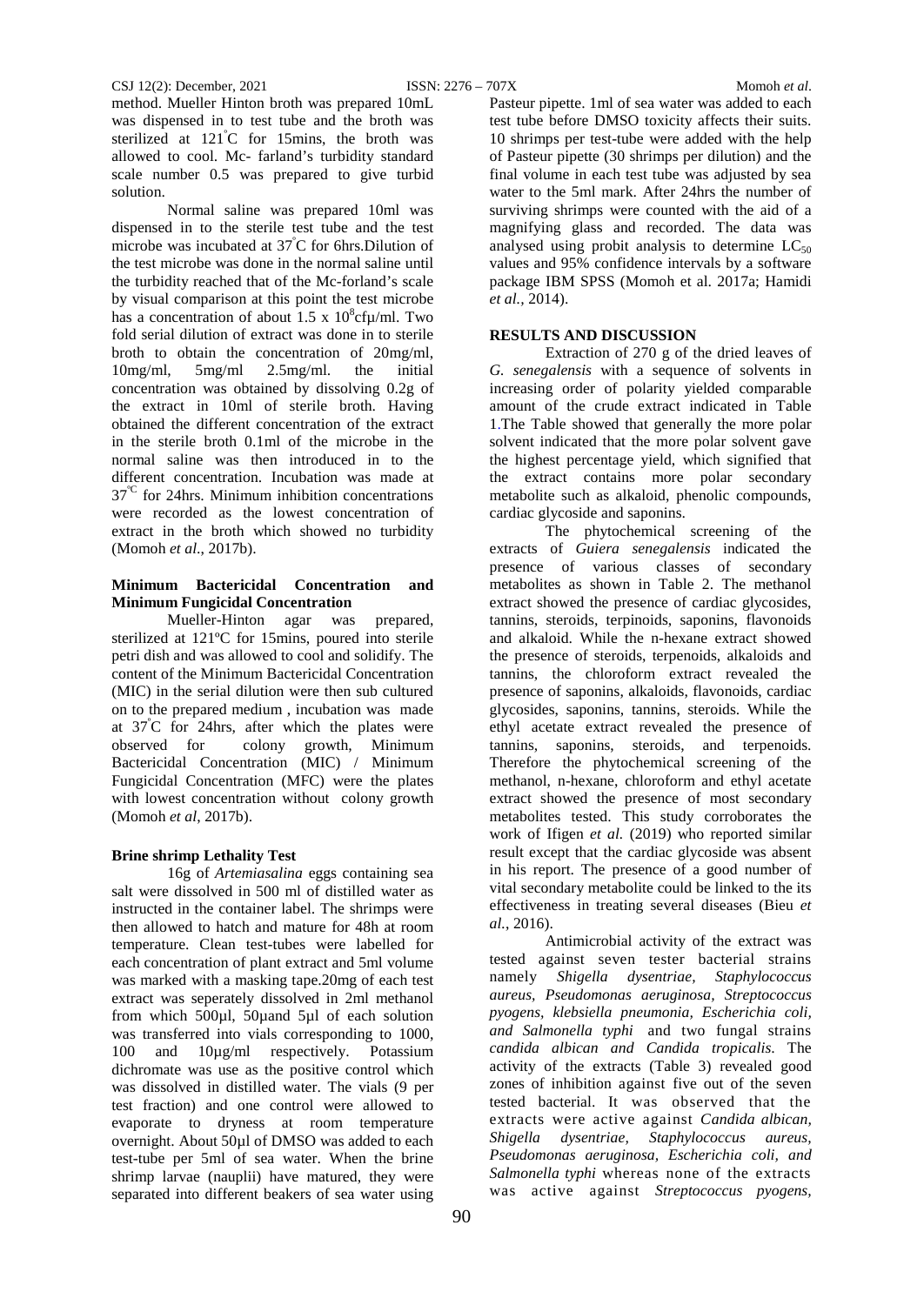#### CSJ 12(2): December, 2021 ISSN: 2276 – 707X Momoh *et al*.

Methanol.

*klebsiella pneumonia, Candida tropicalis*, and *rhizopus* (Table 3). Generally, the results showed that the zones of inhibition of the extracts against the tested organism ranged from 16-19 mm (nhexane), 20-23 mm (chloroform), 22-26 mm (ethyl acetate) and 20-22 mm (methanol). The result of the minimum inhibitory concentration (MIC) shows that the ethyl acetate extract inhibited the growth of all tested microorganisms at concentration (2.5-5mg/mL), whereby the higher MIC value was observed for then-hexane extract at 10mg/ml against all the tested organisms (Table 4). The chloroform extracts inhibited the growth of all tested organisms at concentration 5mg/ml and methanol extract showed MIC value range (5- 10mg/ml).The result of the Minimum Bactericidal Concentration(MBC and Minimum Fungicidal Concentration (MFC) of the chloroform, n-hexane, ethyl acetate and methanol extracts as shown in Table 5 indicated that the MBC/MFC for the nhexane extract,was20mg/ml against all the test organisms and chloroform extract was10mg/ml; but for the ethyl acetate extract, it was found to be

10mg/ml against *Pseudomonas aeruginosa, Escherichia coli, S. typhi* and *C. albicans* and5mg/ml against *S. aureus* and *S. dysenteriae,*  The MBC/MFC of methanolic extract was10mg/ml against *S. typhi* and *S. dysentriae* and 20mg/ml against*, Pseudomonas aeruginosa, Escherichia coli, C. albicans and S. aureus*.

The result of cytotoxicity test (Table 6) as obtained from the brine shrimp lethalty test of the extracts revealed that the plant has varying degree of activity against the brine shrimp larvae (nauplii). It was found that the chloroform extracts gave the highest activity  $LC_{50}$  value 58.908 $\mu$ g/ml followed by 128.311µg/ml for the hexane extract, 823.0µg/ml for the ethyl acetate extract. The methanol extract was found to be inactive (LC50 value =  $1000\mu\text{g/ml}$ . These range of LC50 values is in agreement with Adoum,2009 who reported similar ranges with LC50 values of less than 60 µg/ml as remarkably active and those near and above 1000 µg/ml as inactive.

**Table 1: Yield of Crude Extract of** *G. senegalensis* **Leaves**

| S/N | <b>Samples</b>      | Weight $(g)$ | <b>Solvent</b> | Weight<br>of | crude % recovery yield |
|-----|---------------------|--------------|----------------|--------------|------------------------|
|     |                     |              |                | extract(g)   |                        |
|     | Gueira senegalensis | 270          | n-hexane       | 6.6          | 2.444                  |
|     | (leaves)            |              | Chloroform     | 5.2          | 1.925                  |
|     |                     |              | Ethyl acetate  | 2.3          | 0.851                  |
|     |                     |              | Methanol       | 45.6         | 16.851                 |

|  |  |  | Table 2: Phytochemicals screening of extracts of G. semegalensisleaves |  |
|--|--|--|------------------------------------------------------------------------|--|
|--|--|--|------------------------------------------------------------------------|--|

|                   |    | -         |    |        | $\cdot$                                                                                                        |
|-------------------|----|-----------|----|--------|----------------------------------------------------------------------------------------------------------------|
| Extract           | HE | <b>CM</b> | EA | МE     |                                                                                                                |
| Alkaloids         |    |           | ۰  |        |                                                                                                                |
| Tanins            |    |           |    |        |                                                                                                                |
| Saponins          |    |           |    | $^{+}$ |                                                                                                                |
| Terpenoid         |    |           |    |        |                                                                                                                |
| Flavonoid         |    |           |    |        |                                                                                                                |
| Cardiac glucoside |    |           |    |        |                                                                                                                |
| <b>Steroids</b>   |    |           |    | $^{+}$ |                                                                                                                |
|                   |    |           |    |        | KEY: $+$ =Present, $-$ = Absent, HE = Hexane extract, CM = Chloroform extract, EA= Ethyl acetate extract, ME = |

|  | Table 3: Zone of Inhibition of extracts of G. semegalensisleaves and Standard Drugs (mm). |  |  |  |  |  |  |  |
|--|-------------------------------------------------------------------------------------------|--|--|--|--|--|--|--|
|--|-------------------------------------------------------------------------------------------|--|--|--|--|--|--|--|

| <b>TEST ORGANISMs</b> | HE | CM | EA       | <b>ME</b> | <b>CPX</b> | <b>FCZ</b> |
|-----------------------|----|----|----------|-----------|------------|------------|
| Streptococcus pyogens |    | O  | $\Omega$ | $\theta$  | 30         |            |
| Staphylococcus aureus | 18 | 22 | 24       | 21        | 33         |            |
| Psedomanasaeriginosa  | 18 | 21 | 23       | 20        | 32         |            |
| Shigelladysentriae    |    | 21 | 23       | 22        | 38         |            |
| Salmonella typhi      | 16 | 20 | 22       | 21        | 40         |            |
| Escheriria coli       | 18 | 23 | 24       | 21        | 33         |            |
| Klebsiella pneumonia  |    | 0  | $\Omega$ | 0         | 37         |            |
| Candida albicans      | 19 | 21 | 26       | 20        |            | 34         |
| Candida tropicalis    |    |    |          |           |            | 30         |

**KEYS**: 0= no activity, HE= Hexane extract, CM = Chloroform extract, EA = Ethyl acetate extract, ME = Methanol extract, CPX = Ciprofloxacin, FCZ = Fluconazole.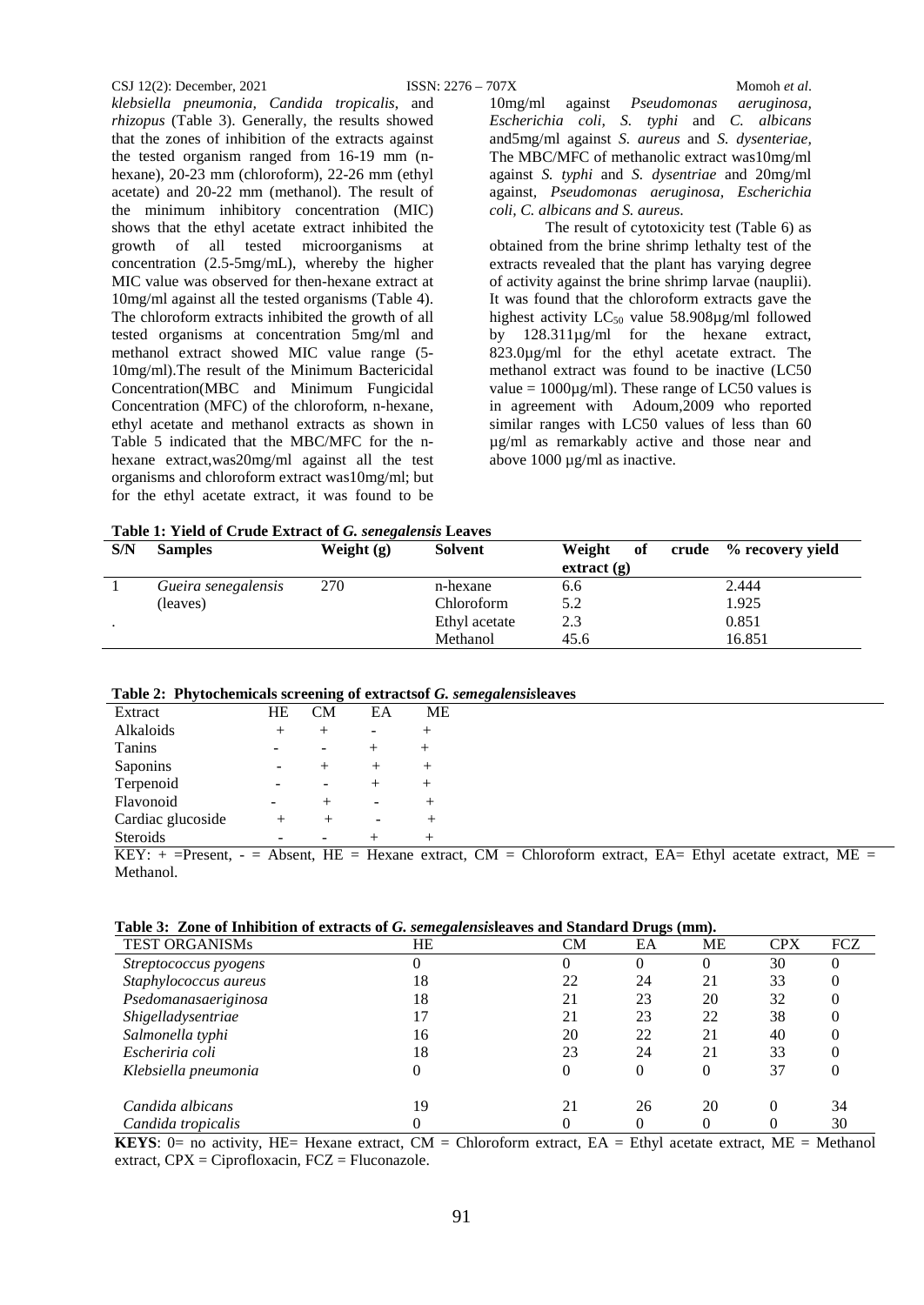| $(\mathbf{m}\mathbf{g}/\mathbf{m})$ |        |            |               |          |
|-------------------------------------|--------|------------|---------------|----------|
| Test organisms                      | Hexane | Chloroform | Ethyl acetate | Methanol |
| Shigella dysentriae                 | 10     |            | 2.5           |          |
| Staphylococcus aureus               | 10     |            | 2.5           |          |
| Psedomanas aeriginosa               | 10     |            |               | 10       |
| Escheriria coli                     | 10     |            |               | 10       |
| Salmonella typhi                    | 10     |            |               |          |
| Candida albicans                    | 10     |            |               |          |

#### **Table 4: Minimum Inhibitory Concentration of extracts of** *G.semegalensis***leaves (mg/ml)**

**Table 5: Minimum Bactericidal/Fungicidal Concentration (MBC/MFC) of extracts of** *G. semegalensis*  **leaves (mg /ml.)**

| Test organisms        | Hexane | Chloroform | Ethyl acetate | Methanol |
|-----------------------|--------|------------|---------------|----------|
| Shigelladysentriae    | 20     | 10         |               | 10       |
| Staphylococcus aureus | 20     | 10         |               | 20       |
| Psedomanasaeriginosa  | 20     | 10         | 10            | 20       |
| Escheriria coli       | 20     | 10         | 10            | 20       |
| Salmonella typhi      | 20     | 10         | 10            | 10       |
| Candida albicans      | 20     | 10         | 10            | 20       |

## **Table 6: Brine shrimp lethalty testextracts of** *G. semegalensis* **leaves**

| <b>Extracts</b> | $LC_{50}$ |
|-----------------|-----------|
| Hexane          | 128.311   |
| Chloroform      | 58.908    |
| Ethyl acetate   | 823.0     |
| Methanol        | >1000     |

#### **CONCLUSION**

The extracts of *Guiera senegalensis* were found to contain secondary metabolites such as, cardiac glycoside, saponins, flavonoids, tannins, steroid, terpenoid and alkaloids. Similarly, when tested against ten clinically important microbes, the extracts were found to be active on most of the microorganisms. The presence of those secondary metabolites could be responsible for the antimicrobial and cytotoxic effects observed in this work. Moreover, the findings here support the traditional uses of *G. senegalensis* parts for the management of various infectious disease caused by the tested microbes. The results form the basis for further work on the isolation of the possible bioactive constituent of this plant.

#### **REFERENCES**

- Adoum, O. A. (2009) Determination of toxicity levels of some savannah plants using brine shrimp lethality test. *Bayero Journal of Pure and Applied Sciences*, 2(1):135-138
- Alshafei, N.K. Ahmed, S.M..Nour, (2016)A Preliminary Observations on the Uses of *Gueira Senegalensis* as a Traditional Medicinal Plants in Western Kordufan, Sudan International *Journal of Applied and*

*Pure Science and Agriculture*. 2 42- 48.

- Banfi, S., Caruso, E., Orlandi, V., Barbieri, P., Cavallari, S., Vigano, P., . . Chiodaroli, L. J. (2014). Antibacterial activity of leaf extracts from *Combretum micranthum* and *Guiera senegalensis* (Combretaceae). *9*(2), 66.
- Cannel, R. J. P. (2000). Methods in Biotechnology. Natural Products Isolation. Humanpres, New Jersy.14-36.
- Cushnie, T. P. T and Lamb, A. J. (2005.)``Antimicrobial activity of flavonoids," *International Journal of Antimicrobial Agents,* vol. 26, no. 5, pp. 343-356,
- Fadimu, Y.O., Mohammed, I. and Zurmi, S. (2014). Ethnomedicinal survey of antityphoid plants in Ijebu Ode Local Government Area of Ogun State,Nigeria. *International Journal of Science and Nature* 2: 332-336.
- Fenner R, Sortino M, Rates SK, Dall'Agnol R, Ferraz A, Bernardi AP, Albring D, Nör C, Von Poser G, Schapoval E, Zacchino S. Antifungal activity of some Brazilian Hypericum species. Phytomedicine. 2005 Mar 22; 12(3):236-40.